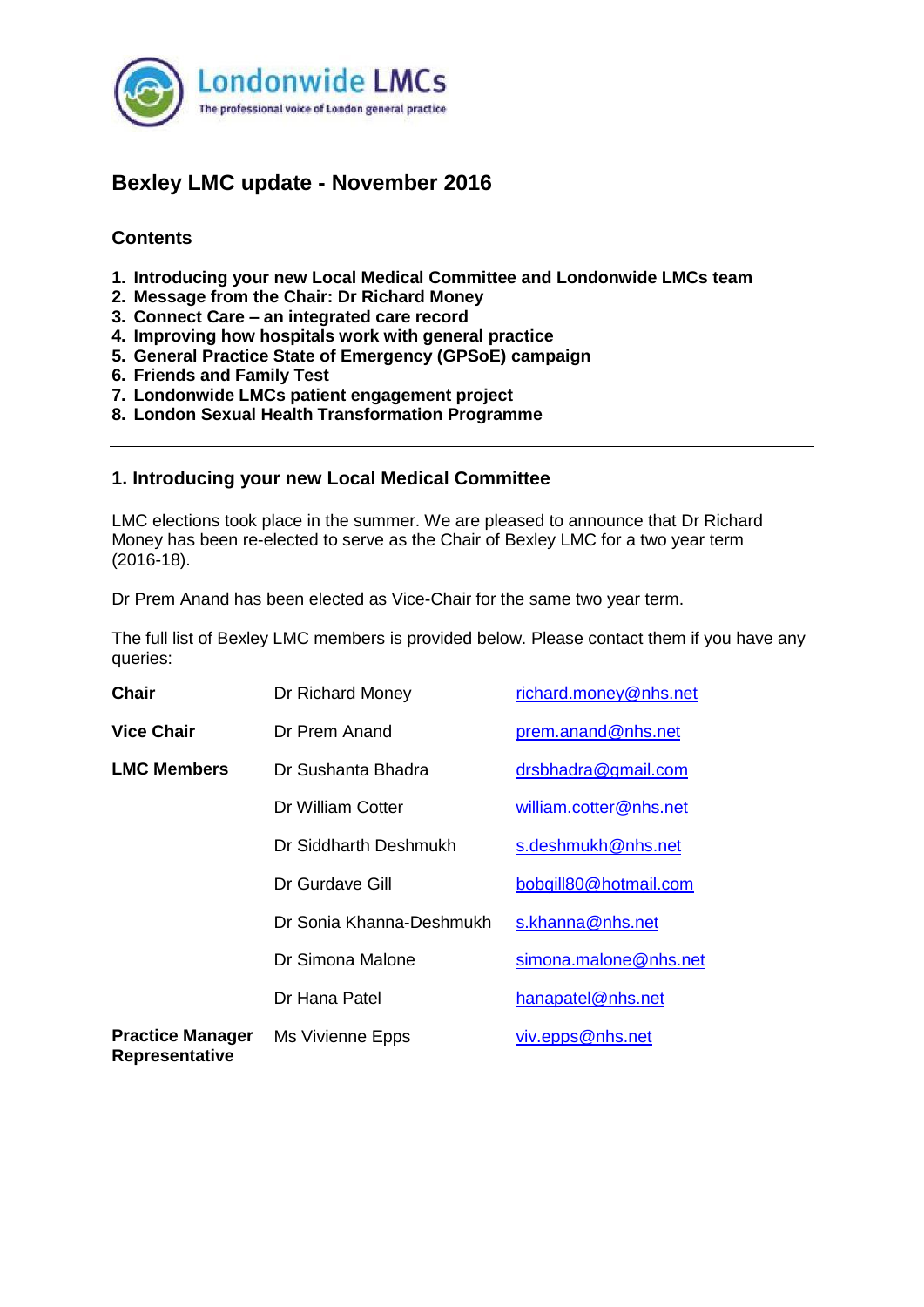# **Londonwide LMCs Team**

Each Local Medical Committee is supported by a team at the Londonwide LMCs' office. The following staff are dedicated to working with Bromley LMC and supporting GPs and their practices in the delivery of primary care across Bromley.

| <b>Medical Director</b><br>& LMC Secretary                   | Dr Julie Sharman      | Julie.Sharman@Imc.org.uk                                                                        |
|--------------------------------------------------------------|-----------------------|-------------------------------------------------------------------------------------------------|
|                                                              |                       | Working days:<br>Tuesday, Wednesday & Thursday<br>LMC covered:<br>Bexley, Bromley and Greenwich |
| <b>Director of Primary</b><br><b>Care Strategy</b>           | Julie Freeman         | Julie.Freeman@Imc.org.uk                                                                        |
| <b>Assistant Director of</b><br><b>Primary Care Strategy</b> | Nicola Rice           | Nicola.Rice@Imc.org.uk                                                                          |
| <b>Committee Liaison</b><br><b>Executive</b>                 | <b>Barry Christie</b> | Barry.Christie@Imc.org.uk                                                                       |

If you have any issues or queries please contact Barry Christie in the first instance by email.

#### **2. Message from the LMC Chair: Dr Richard Money**

I have been a member of Bexley LMC for over 12 years and have served as chair for the last 2 years having previously been vice chair. Over the last 2 years we as general practitioners have continued to face ever more difficult challenges. The LMC has maintained dialogue with the CCG despite the challenges and as Chair I will endeavour to maintain a productive relationship to support and protect the sustainability of general practice in Bexley.

#### **3. "Connect Care": an integrated care record.**

In the summer the LMC approved a Data Sharing Agreement to underpin this integrated care record shared between the trust and Bexley practices for direct patient care.

Last year, Lewisham and Greenwich NHS Trust (LGT) agreed a new system of sharing local electronic patient records, called Connect Care, with Lewisham and Greenwich practices.

GP practices (and all organisations that provide health or social care) agreed to share information about their patients, to establish an integrated care record to be used by clinicians for their direct clinical care. Clinicians are afforded better access to a patient's health and social care history at the point of care, leading to better and more well-informed care for that patient.

Through a Data Sharing Agreement (which needs to be signed by individual practices) practices share necessary Personal Confidential Data extracted from patient records with other providers of patient care to establish the Connect Care record.

Many Bexley residents access services provided by the Trust which manages both Lewisham and Queen Elizabeth hospitals and covers services including emergency, urgent, and maternity care, outpatient clinics, inpatients, scans, x-rays and blood tests.

The data sharing agreement for "Connect Care" was discussed and agreed by the LMC and members believe that an integrated care record (with the necessary protections to prtect patient confidentiality) would improve patient care.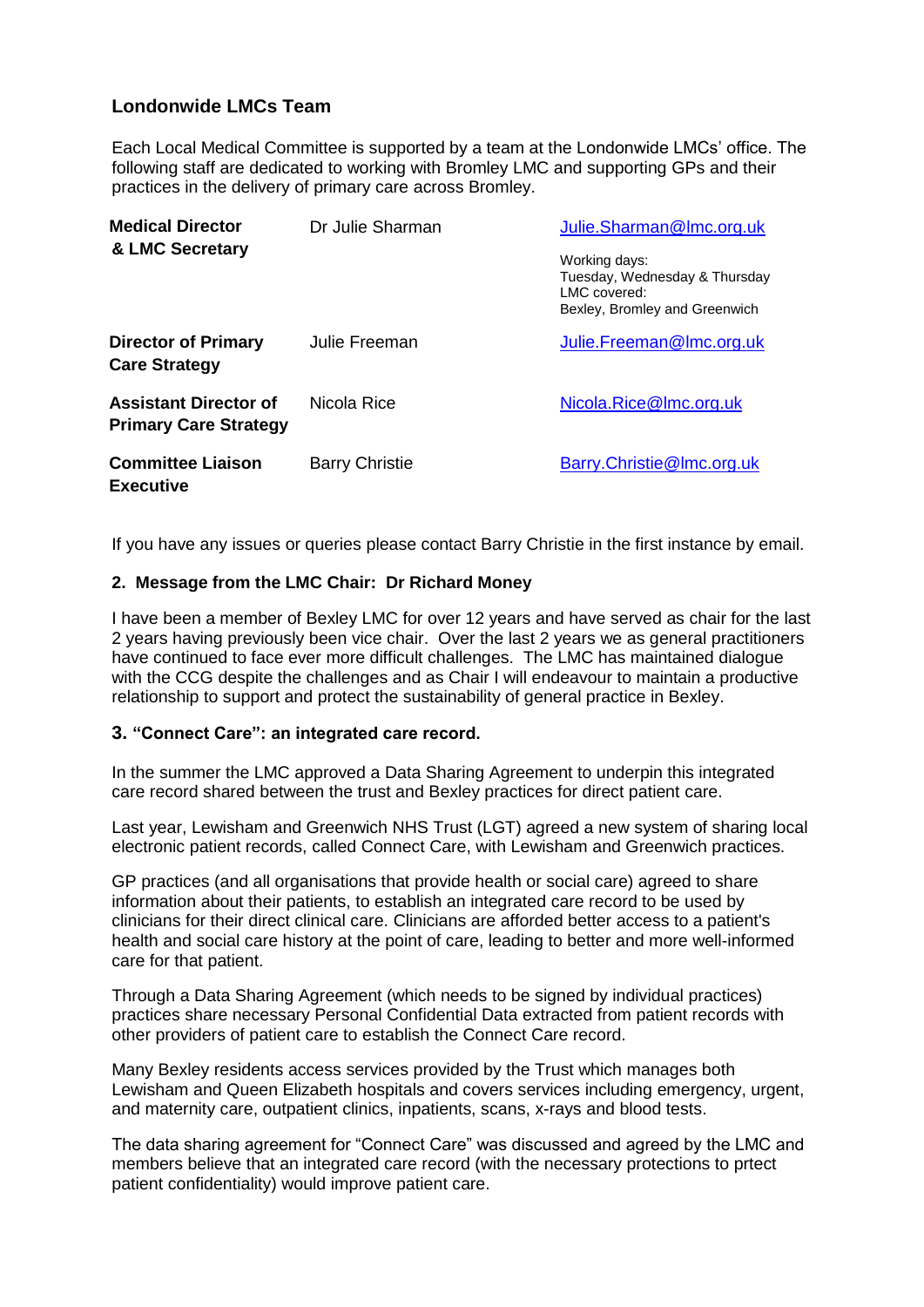The LMC has therefore encouraged all practices to sign-up to the Connect Care Data Sharing Agreement and display to their patients appropriate information about how their records are shared (called Fair Processing)

For more information about Connect Care, including a frequently asked questions, and an opt-out form, please visit the [Lewisham and Greenwich NHS Trust website.](http://www.lewishamandgreenwich.nhs.uk/connectcare)

# **4. Improving how hospitals work with general practice**

On 28 July 2016 NHS England [wrote](https://www.england.nhs.uk/wp-content/uploads/2016/07/letter-contract-requirements.pdf) to all CCGs and NHS Trusts to remind them of the six new requirements for hospitals in the 201/17 NHS Standard contract to clarify the expectations across the hospital and general practice interface and to reduce avoidable extra workload for GPs to help release time.

These requirements were set down in the General Practice Forward View (GPFV) in which it was also stated that GPs should notify their CCG in the event that the new NHS Standard hospital contract is not being followed. Bexley CCG has advised that any examples of the six new requirements not being met should be raised through QAMS. This will ensure a number of things:

- The provider is aware of the issue and can deal direct and the response can be tracked
- It allows patient data to be shared with the provider without the CCG seeing it but the CCG can pick up issues and themes.
- It allows the CCG to pick up themes which can be managed through contractual discussions if they are not remedied.

# **5. General Practice State of Emergency (GPSoE) Campaign**

To help practice staff to manage the increasing workload, Londonwide LMCs has produced some emergency guidance for practices to use to manage requests for unresourced work and to identify and communicate to patients activities that are not covered by the your core contract.

The resources can be accessed [here](http://gpsoe.org.uk/gpsoe/)**.**

# **6. Friends and Family Test**

Practices are reminded that it is a contractual requirement for Friends and Family Test submissions to be made by the twelfth working day of the month on a **monthly** basis. Even if you have no submissions in a particular month please enter 0 in the relevant sections on CQRS. We need to remind you that if these returns are not made, it may result in the practice receiving a breach notice.

# **7. Londonwide LMCs patient engagement project**

Did you know it is a contractual requirement to have a Patient Participation Group (PPG)? Having difficulties establishing or running an effective PPG? Let us know by contacting [Beryl.Cross@lmc.org.uk](mailto:Beryl.Cross@lmc.org.uk)

# **8. London Sexual Health Transformation Programme – October 2016 update**

Londonwide LMCs has kept practices updated on the progress of the London Sexual Health Transformation Programme by including the programmes regular updates in the Londonwide LMCs newsletters. The most recent briefing is available [here](http://www.lmc.org.uk/visageimages/newsletters/Londonwide/161019-LSHTP-October-Briefing.pdf) which includes the specific South East London update as follows: